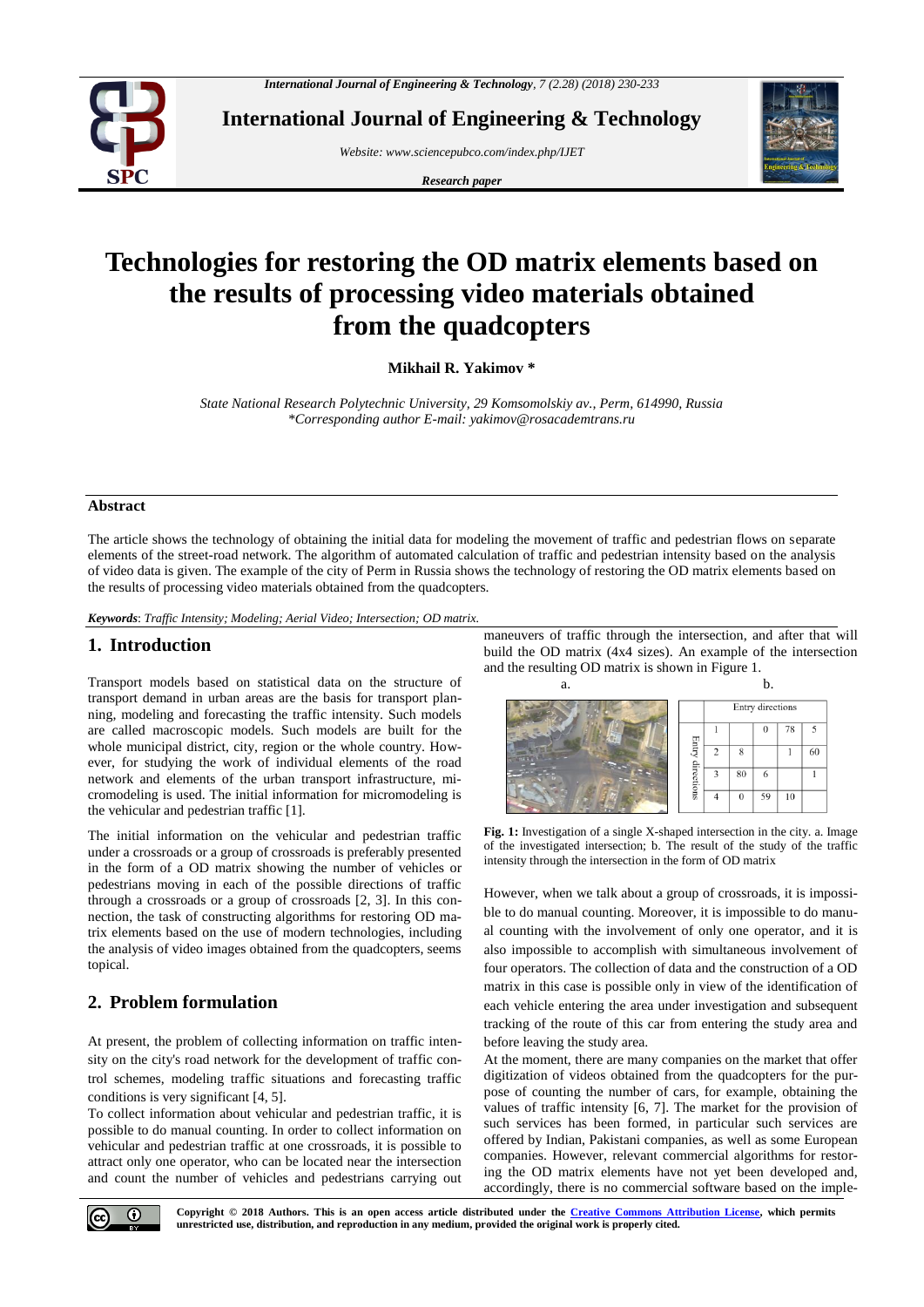mentation of such algorithms [8, 9]. To date, in the automatic mode, analysis of such video fragments with the subsequent restoration of traffic intensity and construction of the OD matrix is not possible (e.g. Figure 2).



**Fig. 2:** Investigation of a group of X-shaped intersections in the city. a. Image of the group of intersections; b. The result of the study of the traffic intensity through the group of intersections in the form of OD matrix

For these purposes, when obtaining data on the vehicular and pedestrian traffic, it is quite effective to use the quadcopters, which at the present time allow a long time (up to 30 minutes) to receive video fragments of the intersection from a height of 120-170 meters. From this foreshortening (Fig. 1a, Fig. 2a), the intensity of the vehicular and pedestrian traffic, and the density of its individual sections, as well as the speed of traffic flows, delays, and places of conflict of the vehicular and pedestrian traffic are quite clearly visible.

#### **3. A solution to problem**

The restoration of the OD matrix elements for the observed intersection is based on algorithms for recognizing the movement of traffic and pedestrian flows through the intersection. The basis of such an analysis is the video material obtained with video from the air using the quadcopters. Usually, shooting is made from a height of 170 meters in 4K resolution and with a bitrate of 30 or 60 frames per second. In this case, to create an algorithm for restoring the OD matrix elements, two consecutive tasks must be solved:

1. Recognition of moving objects and recognition of these objects by types, including various types of cars: a car, truck, bus, trolleybus or tram, as well as pedestrians.

2. Tracking the object from the place of its recognition and before leaving the intersection.

The first task was solved on the basis of computer vision and computer training using neural networks. For learning the algorithm, a database of images of various moving objects (cars, trucks, public transport) was obtained from a vertical survey of an object (intersection or a group of intersections) from a height of 170 meters [10].

The second task was solved on the basis of comparison of successive frames and estimation of the parameters of object acceleration with the invariability of the location of the frame in the field of investigation. Based on two algorithms for recognition and tracking, a library of software modules was created, which allows to solve the problem of restoring the OD matrix elements through one or several intersections.

At the first stage of the algorithm, the first frames of the video material are processed. At this stage, in the interactive mode, the operator marks the field of the first frame, on which typical objects are selected, for which the grid is subsequently formed and bound. Besides, special lines and zones of the place of entry and exit to the analyzed area are allocated. In the places of departure and entry, there is a recognition of moving objects (cars and pedestrians).

For transport and pedestrian flows following from all possible entry directions and in the direction of all possible directions, we will adopt the following notations:

 $Q_i$  – the intensity of vehicles following from the i-th direction of entry, vehicles/hour;

 $Q_i^{direct}$  - intensity of vehicles coming from the i-th direction of entry direct, vehicles/hour;

 $Q_i^{right}$ – intensity of vehicles coming from the i-th direction of entry to the right, vehicles/hour;

 $Q_i^{left}$  – intensity of vehicles coming from the i-th direction of entry to the left, vehicles/hour;

 $q_{ij}^{direct}$  - the intensity of the vehicles following direct from the jth lane of the i-th direction of movement, vehicles/hour;

 $q_{ij}^{right}$  – the intensity of the vehicles following to the right from the j-th lane of the i-th direction of movement, vehicles/hour;

 $q_{ij}^{left}$  – intensity of the vehicles following to the left from the j-th lane of the i-th direction of movement, vehicles/hour;

 $qp_i$  - the number of pedestrians crossing the i-th direction of entry, pedestrians/hour.

Visually, the variables are shown in Figure 3.



**Fig. 3:** Notations of the movement of traffic and pedestrian flows through the intersection

The problem reduces to counting  $Q_i^{direct}$ ,  $Q_i^{right}$ ,  $Q_i^{left}$ ,  $q_{ij}^{direct}$ ,  $q_{ij}^{right}$  ,  $q_{ij}^{left}$  and to note them in the OD matrix. Each element of the OD matrix -  $Q_{ij}$  will be found as the sum of the intensity of motion across all lanes, as in (1).

$$
Q_{42} = \sum_{i=1}^{n} q_{4i}^{\text{direct}}.
$$
 (1)

where n - the number of lanes at the entrance to the intersection from direction 4.

In some cases, at the first stage of recognition of objects, a semiautomatic mode is applied, where the operator independently selects on the video material a rectangular area in which the mobile object is located and in the subsequent just behind this rectangular area and tracking occurs when the object moves through the intersection [11].

Furthermore, the algorithm was extended to video materials obtained from ground-based surveillance cameras, including survey cameras located at intersections and cameras operating as part of an automated traffic management system, which are directed at an angle to the horizon (e.g. Figure 4).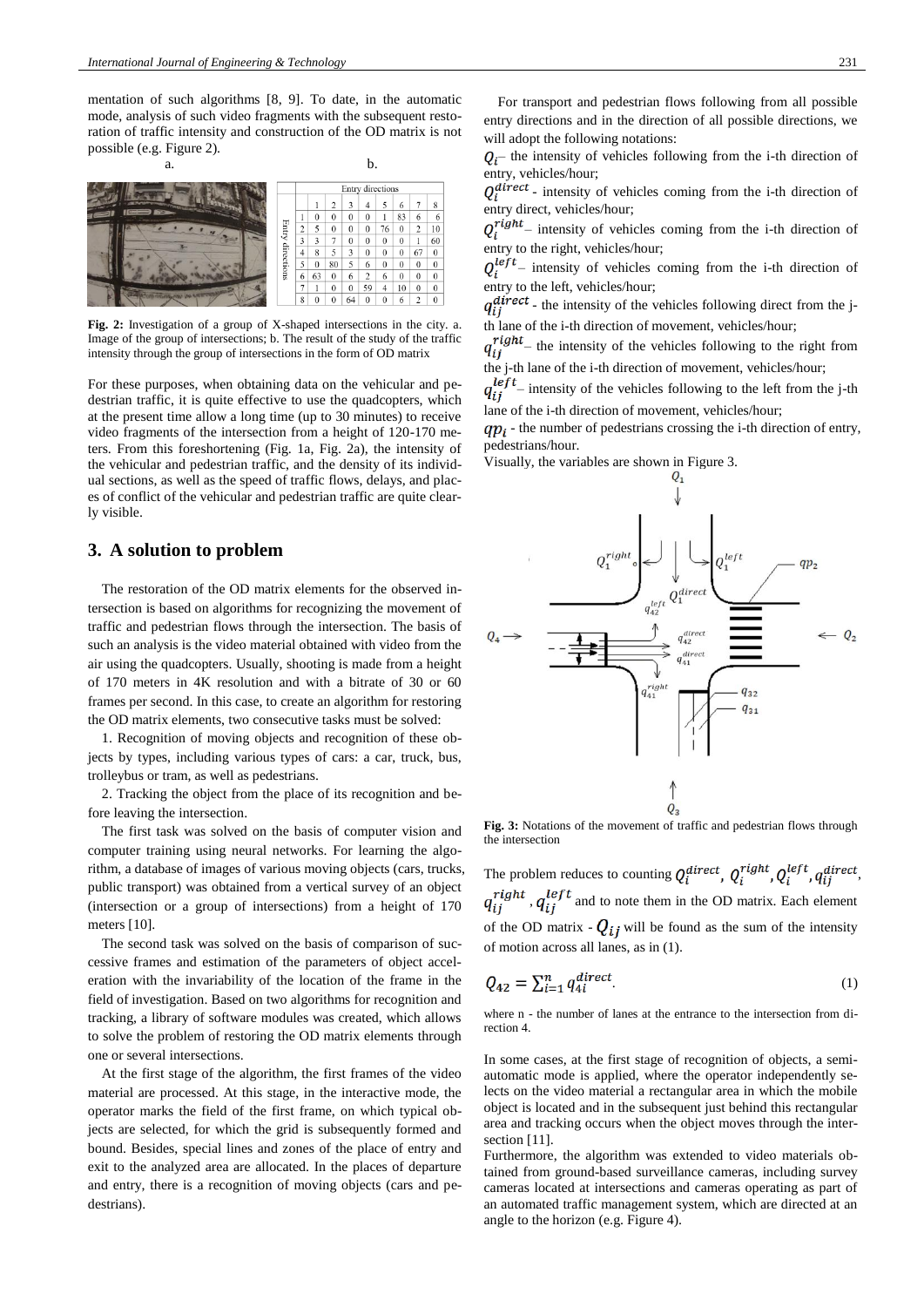

**Fig. 4:** Fragment of processed video material obtained from ground-based surveillance cameras

Figure 5 shows a fragment of the algorithm at the stage of tracking traffic



**Fig. 5:** Fragment of the algorithm at the stage of tracking traffic through the intersection

As a result of the algorithm, a library of programs was compiled that allows to digitize the movement of each car in local coordinates in the form of a material point with an interval of one second. Every second the algorithm allows you to obtain data on the location of the point, its speed and acceleration (e.g. Figure 6).

| 0.489.00                                                                                                                                                                                                                       |  |
|--------------------------------------------------------------------------------------------------------------------------------------------------------------------------------------------------------------------------------|--|
|                                                                                                                                                                                                                                |  |
| 303,0,1,"Car6", [115581.606780,1512778.185902,0.000000],-1.107337,0.000000, [255,255,255], [255,255,255], [255,255,255], [255,255,255], 8,4.339998,1.799511,0,0,0                                                              |  |
| 311, 0, 1, "Car2", [115584.595554,1512772.201886, 0.000000], -1.105949, 0.000000, [255,255,255], [255,255,255], [255,255,255], [255,255], 0,4.549997, 1.995684, 0,0,0                                                          |  |
|                                                                                                                                                                                                                                |  |
| 326.0.1. "Car2", [115599.818364.1512806.716508.0.0000001.-2.892299.0.000000.[0.0.0].[0.0.0].[0.0.0].[0.0.0].[0.0.0]. 0.4.549997.1.995684.0.0.0                                                                                 |  |
| 334,0,1,"Car5", [115577.861332,1512777.819196,0.000000],-1.009340,0.000000,[255,255,255],[255,255,255],[255,255,255],[255,255],854.399999,1.762733,0,0,0                                                                       |  |
| 336,0,1,"Car1",[115391.739304,1512794.140122,0.000000],0.128770,0.000000,[255,255,255],[255,255],[255,255],[255,255],[255,255],0,255,255],0,4.110013,1.927859,0,0                                                              |  |
| 338.0.1. "Car4", [115471.628740.1512804.346856.0.0000001.0.687999.0.000000.[127.0.0].[127.0.0].[127.0.0].[127.0.0].[127.0.0]. [127.0.2]                                                                                        |  |
| 341,0,1,"Car1",[115575.623872,1512761.889559,0.000000],2.962716,0.000000,[255,255,255],[255,255,255],[255,255],[255,255],[255,255],0,255,255],0,4.110013,1.927859,0,0                                                          |  |
| 341,0,1,"Car1",[115500.603916,1512843.414874,0.000000],1.434710,0.000000,[209,209,209],[209,209,209],[209,209,209],[209,209],0,209,209],0,4.110013,1.927859,0,0                                                                |  |
| 345,0,1,"Car2",[115580.943308,1512771.536939,0.000000],-1.026236,0.000000,[95,95,95],[95,95,95],[95,95,95],[95,95,95],[95,95,95],8,4.549997,1.995684,0,0,0                                                                     |  |
| 346.0.1. "Car2", [115501.487144.1512849.716323.0.0000001.1.585457.0.000000.[0.0.0].[0.0.0].[0.0.0].[0.0.0].[0.0.0].4.549997.1.995684.0.0.0                                                                                     |  |
| 347.0.1."Car1", [115711.728180,1512825.552576.0.0000001.-2.977610.0.000000.[255.255.255], [255.255.2551.[255.255.2551.[255.255.255.255.255.255.2551.0.4.118013.1.927859.0.0.1                                                  |  |
| 351,0,1,"Car1", [115323.805793,1512785.343617,0.000000],0.128770,0.000000,[255,255,255], [255,255,255], [255,255,255], [255,255,255],0,34.110013,1.927859,0,00                                                                 |  |
|                                                                                                                                                                                                                                |  |
| 353.0.1. "Car4", [115610.934647,1512714.183577.0.0000003.2.058568.0.000000.[0.0.0][0.0.0][0.0.0][0.0.03.10.0.03.4.759998.1.912709.0.0.0                                                                                        |  |
| 355,0,1,"Car1",[115341.312089,1512782.568712,0.000000],0.128770,0.000000,[0,0,0],[0,0,0],[0,0,0],[0,0,0],0,4.110013,1.927859,0,0,0                                                                                             |  |
| 356,0,1,"Car4", [115684.518228,1512818.009380,0.000000],-2.977610,0.000000, [255,255,255], [255,255,255], [255,255,255], [255,255,255], 0,4.759998,1.912709,0,0,0                                                              |  |
|                                                                                                                                                                                                                                |  |
| 359,0,1,"Car5",[115499.596740,1512866.477708,0.000000],1.771626,0.000000,[127,0,0],[127,0,0],[127,0,0],[127,0,0],64.399999,1.762733,0,0,0                                                                                      |  |
| 360,0,1, "Car5", [115484.287885,1512783.676831,8.000800],1.925725,0.000080, [209,209,209], [209,209], [209,209], [209,209], [209,209], [209,209],0,4.399999,1.762733,0,1,0                                                     |  |
| 362, 0, 1, "Car1", [115566.694845, 1512812.697292, 0.000000], -1.229946, 0.000000, [0,0,0], [0,0,0], [0,0,0], [0,0,0], [0,0,0], 0,4.110013, 1.927859, 0,0,0                                                                    |  |
| 363,0,1,"Car1",[115482.964964,1512809.476174,0.000000],0.934750,0.000000,[95,95,95],[95,95,95],[95,95,95],[95,95,95],[95,95,95],[46.110013,1.927859,0,1,0                                                                      |  |
| 364.0.1. "Car1", [115490.242560.1512819.506673.0.0000001.1.020582.0.000000.[0.0.0],[0.0.0],[0.0.0],[0.0.0],[0.0.0],0.4.110013.1.927859.0.0.0                                                                                   |  |
| 367,0,1,"Car5", [115587.560894,1512766.240036,0.000000],-1.090712,0.000000,[255,255,255],[255,255,255],[255,255,255],[255,255],[255,255],0,4.399999,1.762733,0,0,0                                                             |  |
| 368, 0, 1, "Car5", [115490.453409, 1512827. 691843, 0.000000], 0.716660, 0.000000, [0,0,0], [0,0,0], [0,0,0], [0,0,0], 0,4.399999, 1.762733, 0,0,0                                                                             |  |
| 369.0.1. "Car5", [115497.423862.1512877.151340.0.0000001.1.771626.0.000000.[209.209.209]. [209.209.2091. [209.209.209]. [209.209.209]. [209.209.209]. [209.209.209]. [209.209]. [209.209]                                      |  |
| 371.0.1. "Car4", [115590.327080.1512760.517504.0.0000001.-1.000990.0.000000.[95.95.95.951.]95.95.951.[95.95.951.[95.95.951.0.4.759998.1.912709.0.0.0                                                                           |  |
| 372.0.1."Car4", [115593.396165.1512754.555297.0.000000].-1.100891.0.000000.[209.209.209].[209.209.209].[209.209.209].[209.209.209].[209.209.209].[4.759998.1.912709.0.0.0                                                      |  |
| 373.0.1. "Car6", [115495.560428.1512886.304918.0.000000],1.771626.0.000000.[95.95.95], [95.95.95], [95.95.95], [95.95.95], [95.95.95], [95.95.95], 2.799511.0.0.0                                                              |  |
| 374.0.1. "Car2", [115502.066697.1512833.426306.0.0000001.0.525211.0.000000.[95.95.951.[95.95.951.[95.95.951.[95.95.951.05.95.951.0.4.549997.1.995684.0.0.0.0                                                                   |  |
|                                                                                                                                                                                                                                |  |
| 376.0.1. "Car2", [115575.199899.1512792.519988.0.000000],-2.129982.0.000000. [21.67.182], [21.67.182], [21.67.182], [21.67.182], [21.67.182], [21.67.182], [21.67.182], [21.67.182], [21.67.182], [21.67.182], [21.67.182], [2 |  |

**Fig. 6:** Log file with the characteristics of the traffic of vehicles through the intersection

## **4. Experimental**

Based on the algorithms described above, AirVideoTrafficAnalyser software was developed to automatically calculate the traffic intensities using video materials. The main task of the AirVideoTrafficAnalyser software is to restore the elements of the OD matrix based on the results of processing video materials obtained from the quadcopters to create micro and macro-level traffic models through the intersection.

The software allows you to set one or more counting areas on a video clip. Moreover, the counting areas take into account the number of vehicles passing through them in all possible directions with an accuracy of at least 95%. The output of the traffic intensities by the counting zones occurs in the online mode. There is a possibility of video correction under adverse shooting conditions (night time, fog, etc.). The software supports most video formats (\* .avi, mp4, \* .mpg, \* .mov, etc.). It is possible to work with both high-resolution video clips (4K) and low-resolution video clips

(480p). Export of counting results is possible in several formats (tabular format - OD matrix, text format).

Let's consider an example of the organization of effective traffic with the use of software development of automated calculation traffic intensities using video materials in the city of Perm in Russia: Khlebozavodskaya street - Heroev Hasana street (e.g. Figure 7).



**Fig. 7:** An example of a micromodel of the crossroads Hlebozavodskaya street - Heroev Hasana street in the city of Perm in Russia with the use of the software AirVideoTrafficAnalyser

Based on the received and automatically processed initial data on the vehicular and pedestrian traffic, a micromodel of motion was constructed and the main characteristics of the motion of this movement were determined, such as: total travel time, total delay time, delay time before insertion, total stop time, number of vehicles not entered, number of stops, number of vehicles in the network, total path length, average idle time of the vehicle, average number of vehicle stops, average speed, average vehicle delay time, etc.

### **5. Conclusion**

The presented algorithm for recognition and tracking of mobile objects showed its efficiency in the analysis of video data obtained from both quadcopters and ground-based cameras operating at an angle to the horizon. The obtained data from the program modules are successfully exported to all known micromodeling programs, including PTV Vision VISSIM, TSS Aimsun, Quad-stone Paramics, Saturn. In the future, the development of these technologies involves a package for the processing of groups of video materials at intersections shot at different times with different resolutions. The technologies have been successfully used in the cities of Rus-

sia: Perm, Saratov, Tomsk, Makhachkala, Ufa, Krasnodar, Novosibirsk, Vladimir, Veliky Novgorod, Lipetsk, Omsk, Tyumen, Penza and others when working on the development of complex transport schemes and road traffic schemes in order to improve the efficiency of the urban road network. The results of the projects can be found on the specially created channel be found on the specially created www.youtube.com/user/permnextradar, which displays the results of the analysis of all the individual intersections.

#### **References**

- [1] Trofimenko, Yu.V., Yakimov, M.R. Transport Planning: Moulding of Efficient Transport Systems in Large Cities. Мoscow: Logos, 2013, pp.249-345.
- [2] Yakimov M.R. Optimal Models used to Provide Urban Transport Systems Efficiency and Safety // Transportation Research Procedia Сер. "12th International Conference "Organization and Traffic Safety Management in Large Cities", SPbOTSIC 2016" 2017, pp.702-708.
- [3] Burlov V., Lepеshkin O. Modeling the Process for Controlling a Road Traffic Safety System Based on Potentially Active Elements of Space and Time. // Transportation Research Procedia Сер. "12th International Conference "Organization and Traffic Safety Management in Large Cities", SPbOTSIC 2016", 2017, pp.94-99.
- Yakimov M.R. Transport Planning: Development of City Transport Model. Мoscow: Logos, 2013, pp.67-134.
- Ortuzar, J.D., Willumsen, L.G. Modeling Transport. John Wiley & Sons Ltd, 2001, pp.345-412.